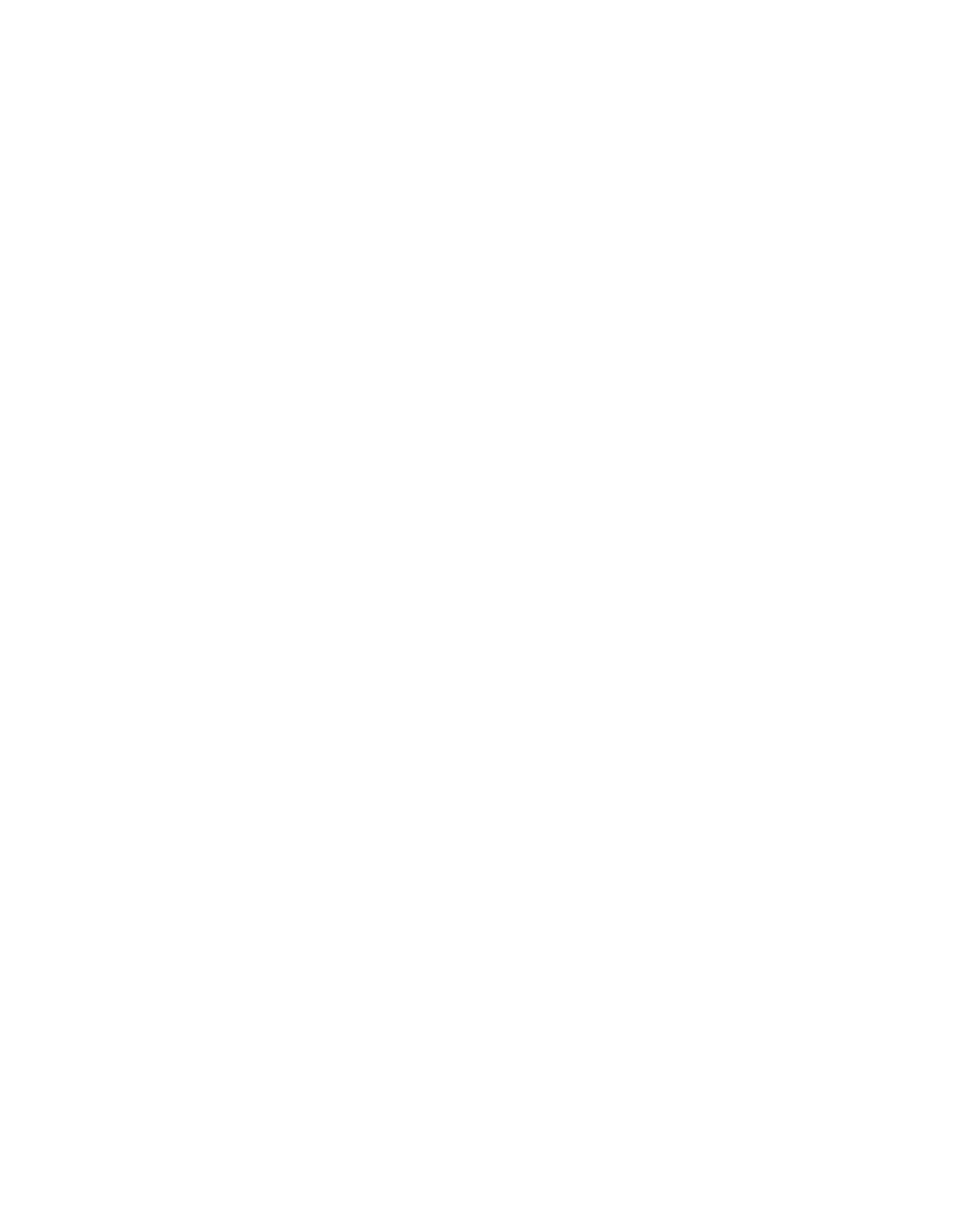# **A Review of Alberta Environment's Proposed Regulatory Framework for Managing Environmental Cumulative Effects**

#### **Table of Contents**

| 1. |     |                                                                                         |  |  |
|----|-----|-----------------------------------------------------------------------------------------|--|--|
|    | 1.1 | Diagnosis of the Alberta Government's Current Inability to Manage Cumulative Effects  1 |  |  |
|    | 1.2 |                                                                                         |  |  |
|    | 1.3 | Experience with Other Attempts at Cumulative Effects Management and Integrated Resource |  |  |
| 2. |     |                                                                                         |  |  |
| 3. |     |                                                                                         |  |  |
|    | 3.1 |                                                                                         |  |  |
|    | 3.2 |                                                                                         |  |  |
|    | 3.3 |                                                                                         |  |  |
|    | 3.4 |                                                                                         |  |  |
|    | 3.5 |                                                                                         |  |  |
| 4. |     |                                                                                         |  |  |
| 5. |     |                                                                                         |  |  |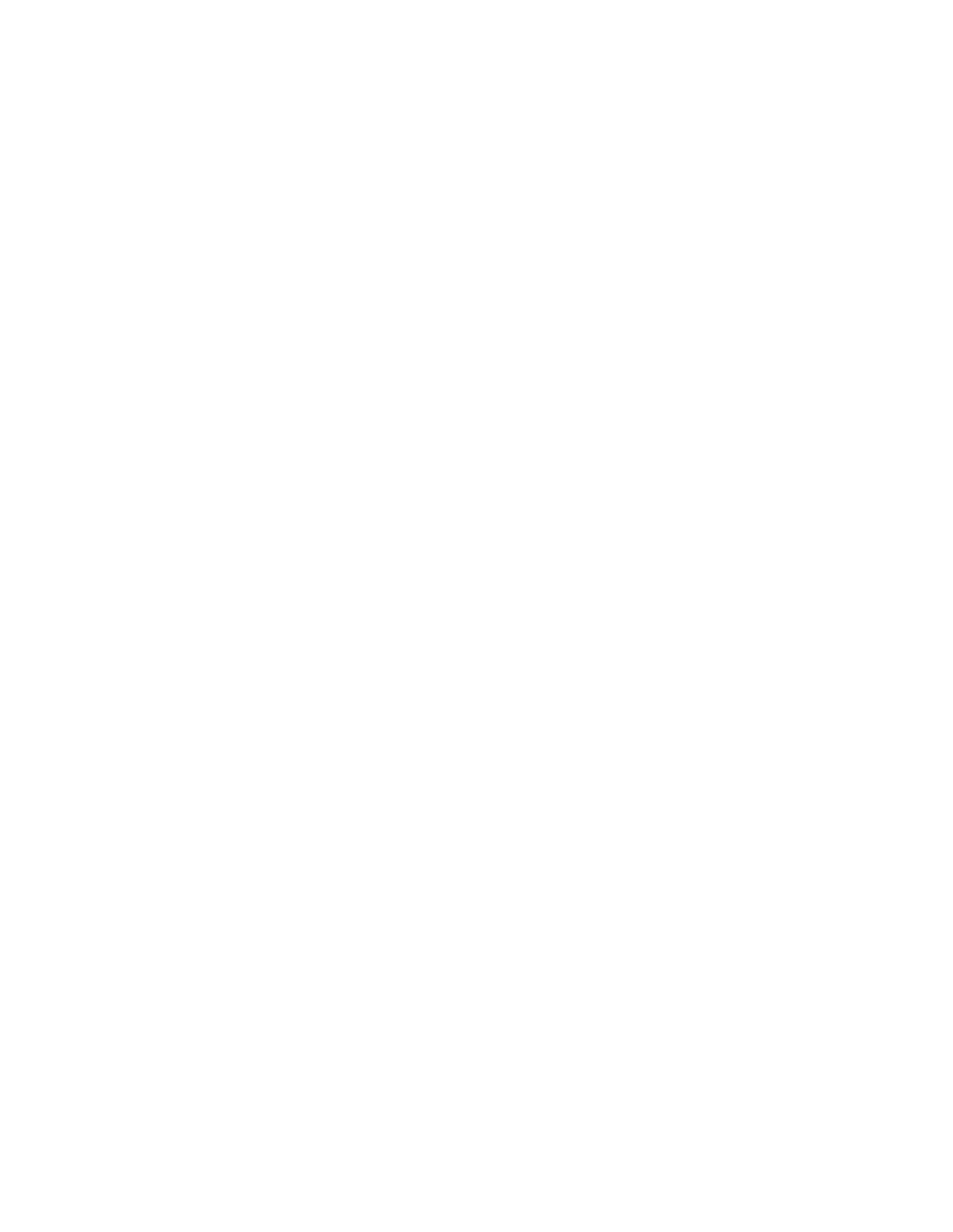# 1. Basis for Evaluation

The Pembina Institute's review of Alberta Environment's policy paper, *Towards Environmental Sustainability: Proposed Regulatory Framework for Managing Environmental Cumulative Effects*, is premised upon three analytical starting points:

- 1. A diagnosis of the problems underlying the Alberta government's current inability to effectively manage cumulative environmental effects;
- 2. A description of the key elements of cumulative environmental effect management; and,
- 3. Experience with other attempts at cumulative effects management and integrated resource management in Alberta.

### **1.1 Diagnosis of the Alberta Government's Current Inability to Manage Cumulative Effects**

The Pembina Institute's analysis of this policy paper reflects the following diagnosis of the key deficiencies that are resulting in Alberta's cumulative environmental effects problem:

- Alberta currently has a policy and planning vacuum in relation to cumulative environmental effects.
- Overall land and resource policy is focused on sectoral mandates, usually directed to promoting growth without taking into account the consequences of increasing all types of land uses (oil and gas, oil sands, forestry, urban development etc.) on a shared and finite land base.
- There is currently no effective and integrated regional planning process in Alberta.

As a result, the future of Alberta's landscapes, watersheds and airsheds is largely determined by incremental government decisions on individual projects and activities that are made within departmental "silos." Decision makers within these silos tend to pursue narrow mandates that focus on specific environmental media (e.g., air, water, land) and/or specific resources and activities (e.g., oil and gas, forestry, agriculture, wildlife, recreation). This incrementalism and fragmentation preclude the holistic management of cumulative impacts that is needed when multiple activities produce combined effects on land-use and resource values. The Alberta government's inability to set and achieve landscape-scale objectives means that human activities are transforming Alberta's environment in unplanned, unintended and often undesirable ways.

### **1.2 Key Elements of Cumulative Effects Management**

Cumulative effects management requires a shift from reactive, project-specific decision making to an integrated and planning-based approach to setting and achieving landscape-scale objectives over spatial and temporal scales that are meaningful in terms of the full range of land-use values. Cumulative effects management has five key components:

- 1. Adoption of a proactive and planning-based approach, the core of which is integrated regional planning that:
	- a. Provides decision makers (e.g., regulators) with landscape-scale objectives and regulatory tools;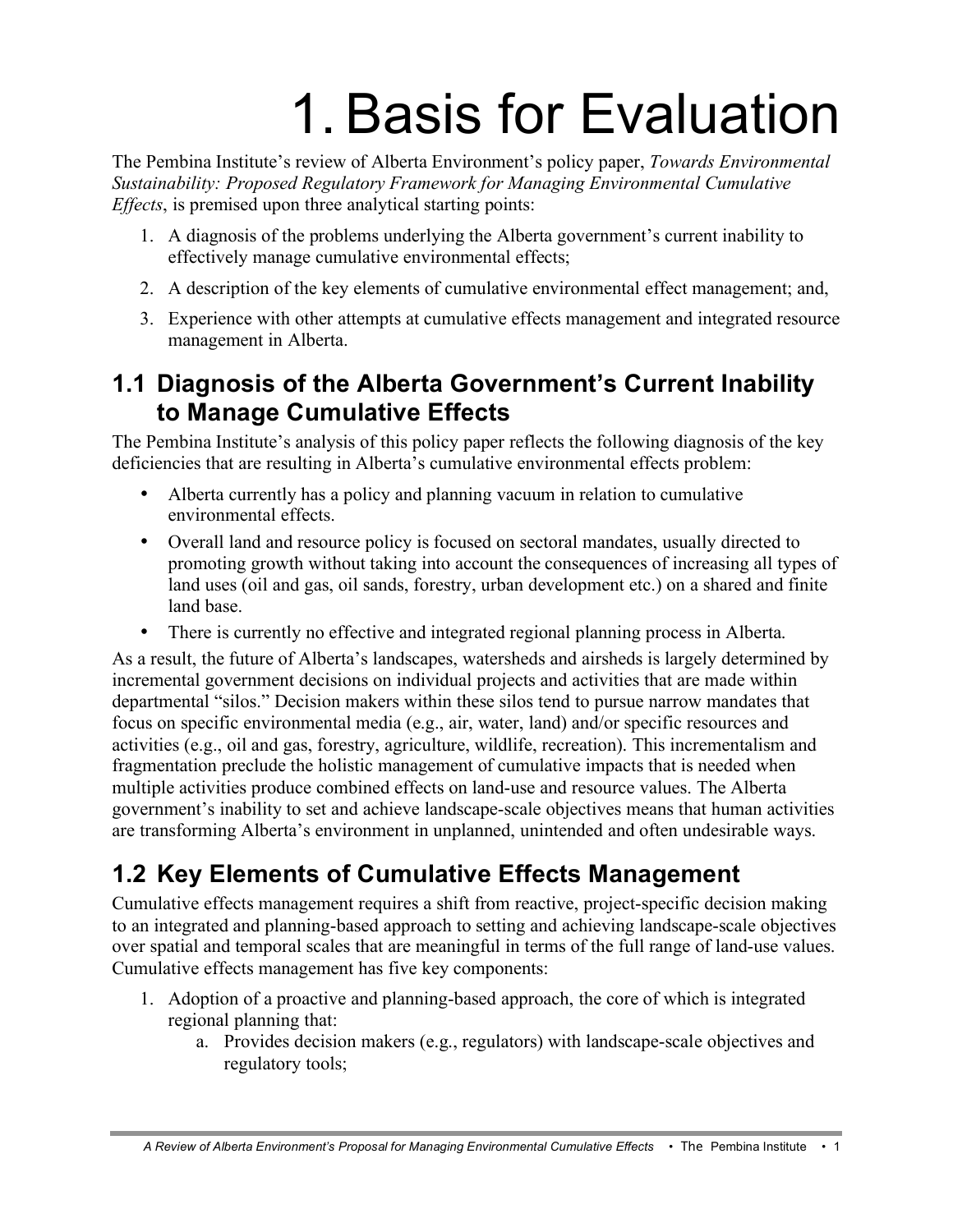- b. Generates baseline (i.e. pre-development; in areas with existing development, this can be achieved through backcasting) environmental data and scenario modeling of cumulative effects to support planning;
- c. Provides a forum for defining regional land-use objectives, including thresholds and limits; and
- d. Addresses fragmentation and incrementalism in decision making by ensuring that the full range of activities on the landscape are regulated in a manner that is consistent with a single set of principles, objectives and limits.
- 2. Leadership by the provincial government in cumulative effects management recognizing that the government has ultimate responsibility for the stewardship of Alberta's environment and that government must be both responsible and accountable for setting objectives, establishing priorities, making trade-offs among different land and resource uses, and regulating the full suite of land uses within the province (except land uses within exclusive federal jurisdiction).
- 3. The establishment of objectives, thresholds and limits for land and resource use is essential for cumulative effects management in Alberta. These should be guided by science-based concepts such as "carrying capacity" and "limits of acceptable change", as well as recognizing that there are absolute limits on the availability for some resources (e.g., surface water). The process of setting objectives and limits involves three stages:
	- a. Identifying objectives or thresholds for environmental quality based on scientific indicators of health or integrity of the biological communities;
	- b. Determining the socially acceptable trade-offs, if any, between environmental quality and other objectives (e.g., economic or social objectives that have unavoidable and/or immitigable environmental impacts); and
	- c. Translating these objectives and indicators (biotic or landscape characteristics) into specific limits for land and resource use  $-$  i.e., limits on the human land uses that are subject to management and regulation.
- 4. Establish a regional focus for cumulative effects management through integrated regional planning, recognizing that this landscape-scale planning and management occurs within a broader framework of legislation and policy and that it requires implementation through smaller-scale planning (e.g., sub-regional, resource-specific, municipal) and specific land-use decisions (e.g., land and resource allocation, individual project review and regulation).
- 5. Establish direct linkages between the setting of landscape-scale objectives through regional planning and the decisions on land and resource use that are needed to achieve those objectives. The foundation for these linkages is the legal and institutional framework for a decision-making hierarchy, including binding legal effect of planning on subsequent decisions.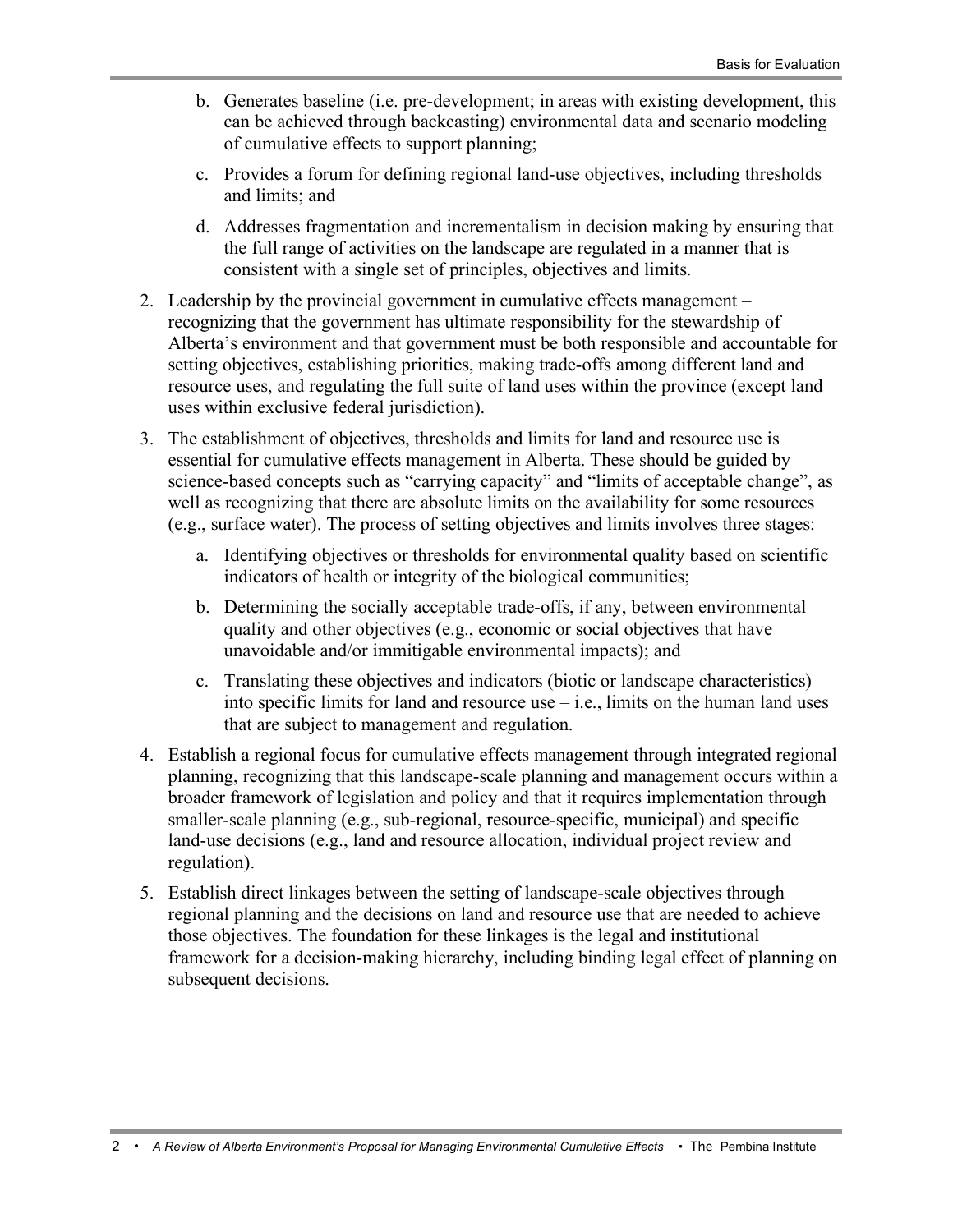#### **1.3 Experience with Other Attempts at Cumulative Effects Management and Integrated Resource Management in Alberta**

The Pembina Institute's evaluation of the proposed regulatory framework for cumulative effects management also reflects the disappointing record of previous initiatives of the Government of Alberta to address cumulative effects and improve integrated decision making in land and resource management. These initiatives include the Integrated Resource Management (IRM) program that Alberta Environment launched in 1999 and the combined Regional Sustainable Development Strategy (RSDS) for the Athabasca Oil Sands and its implementation in conjunction with the Cumulative Environmental Management Association (CEMA).

This review will not provide a detailed analysis of the failure of these initiatives. However, the key factors underlying these failures include:

- These initiatives did not penetrate below the level of broad policy statements to change the departmental mandates and the fragmented and incremental decision-making processes that are driving cumulative effects. Without structural changes to the legal, institutional and policy framework for decision-making, they could not manage cumulative effects.
- They suffered from a lack of government-wide commitment to meaningful change. In particular, Alberta Environment was unable to translate its mandate to pursue IRM into a management framework that had support from, and was applied to, other departments charged with resource development mandates — notably the Department of Energy. Similarly, the work of CEMA has been undermined by concurrent approval of new oil sands projects, a lack of effective government leadership, and the fact that Alberta Energy is not a participating member. Furthermore, the options for cumulative effects management have been significantly reduced by the Department of Energy's approach to promoting rapid development of oil sands through energy policy (including a preferential royalty regime), mineral lease sales, and project approvals (by the EUB).
- These initiatives had neither the power nor the incentives necessary to make meaningful decisions about land-use priorities, trade-offs among land and resource uses, and limits on impacts and activities.

If the proposed regulatory framework has the same deficiencies as previous processes, it is unlikely to be any more successful than they were.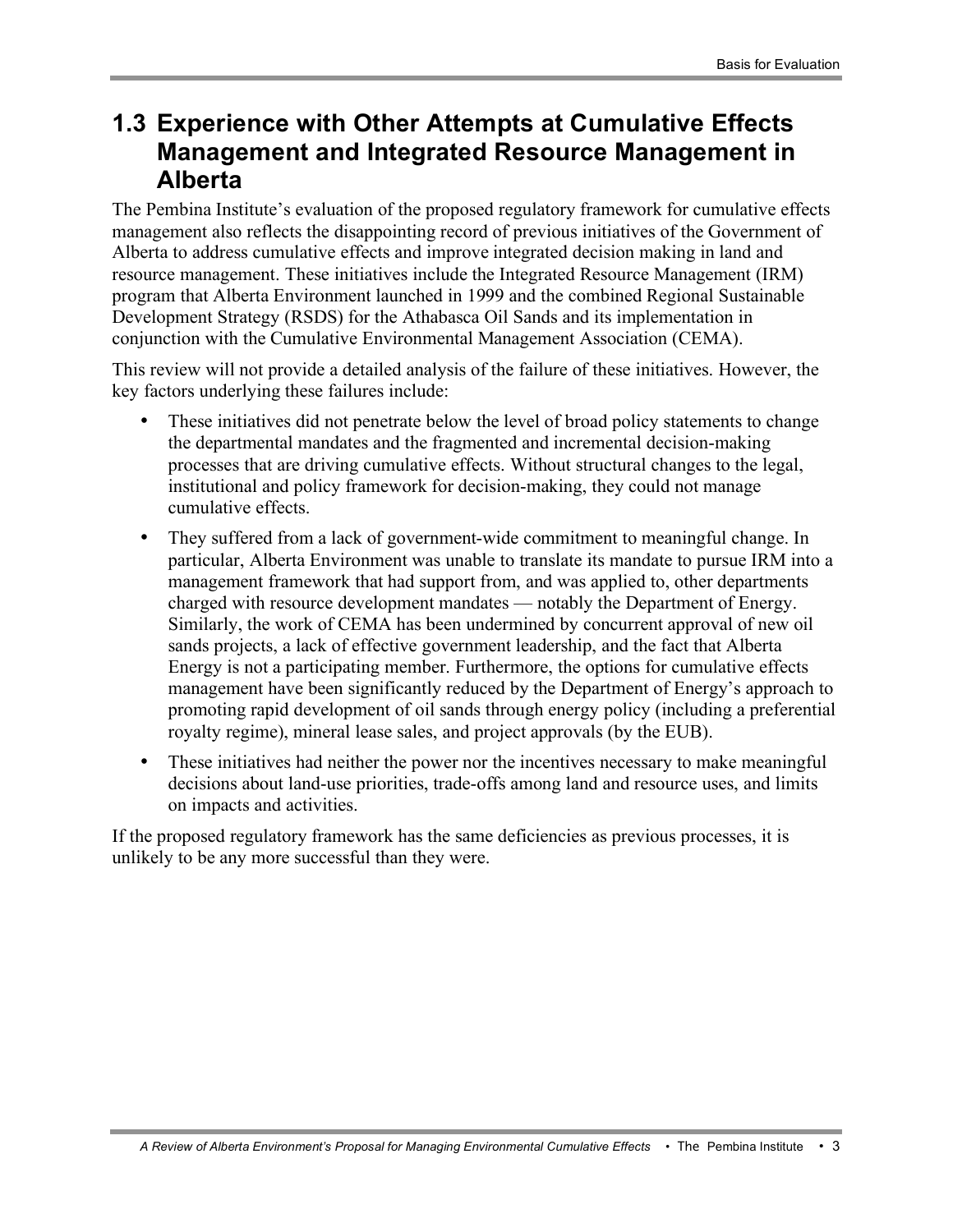## 2. Positive Features of the Proposed Regulatory Framework

The proposed regulatory framework has several positive features:

- Recognition that "there are environmental limits and pushing those limits can result in significant impacts to our environment, our way of life, and our quality of life" (p. 4).
- Defining cumulative effects as "changes to the environment caused by all *past*, present, and reasonably foreseeable future human activities *(emphasis added)*" (p.4). This definition would require adjusting the baseline used for cumulative effects assessment from the current "existing and approved development" to one of pre-development, which will lead to a much more ecologically meaningful assessment.
- Recognition, albeit in excessively qualified language, that Alberta is approaching or has reached important environmental thresholds in certain areas (for example, water availability in the South Saskatchewan River Basin) (p. 5).
- Recognition that the current management framework may not enable Albertans to achieve an appropriate balance of environmental, social, human health and economic values — again, the language is excessively qualified (p.5).
- Recognition that a failure to manage cumulative effects has economic as well as environmental risks — including public withdrawal of companies' "social licence to operate" and increasing cost, delays and conflict as cumulative effects issues are repeatedly raised in regulatory processes for individual projects and activities. (p. 5).
- Recognition of the need to set environmental objectives for given landscapes and then make the trade-offs needed to achieve those objectives through conscious and explicit choices (p. 6).
- Recognition that this results-based management constitutes a significant change from our current regulatory system and that our current system "is limited in its ability to address the cumulative effects of a number of individually regulated projects and unregulated activities, or to consider impacts across air, land, water and biodiversity in an integrated manner" (p. 6).
- Recognition that it is both costly and ultimately ineffective to try to manage cumulative effects primarily through project-specific cumulative effects assessments (p. 6).
- Recognition of the need for a legislative basis for a "an environmental management" system that sets desired objectives for environmental quality for defined parts of the province and ensures human activity is managed to achieve those objectives" (p. 10).
- Recognition of the need for clear accountability within government for cumulative effects management (p. 10).

*A Review of Alberta Environment's Proposal for Managing Environmental Cumulative Effects* • The Pembina Institute • 4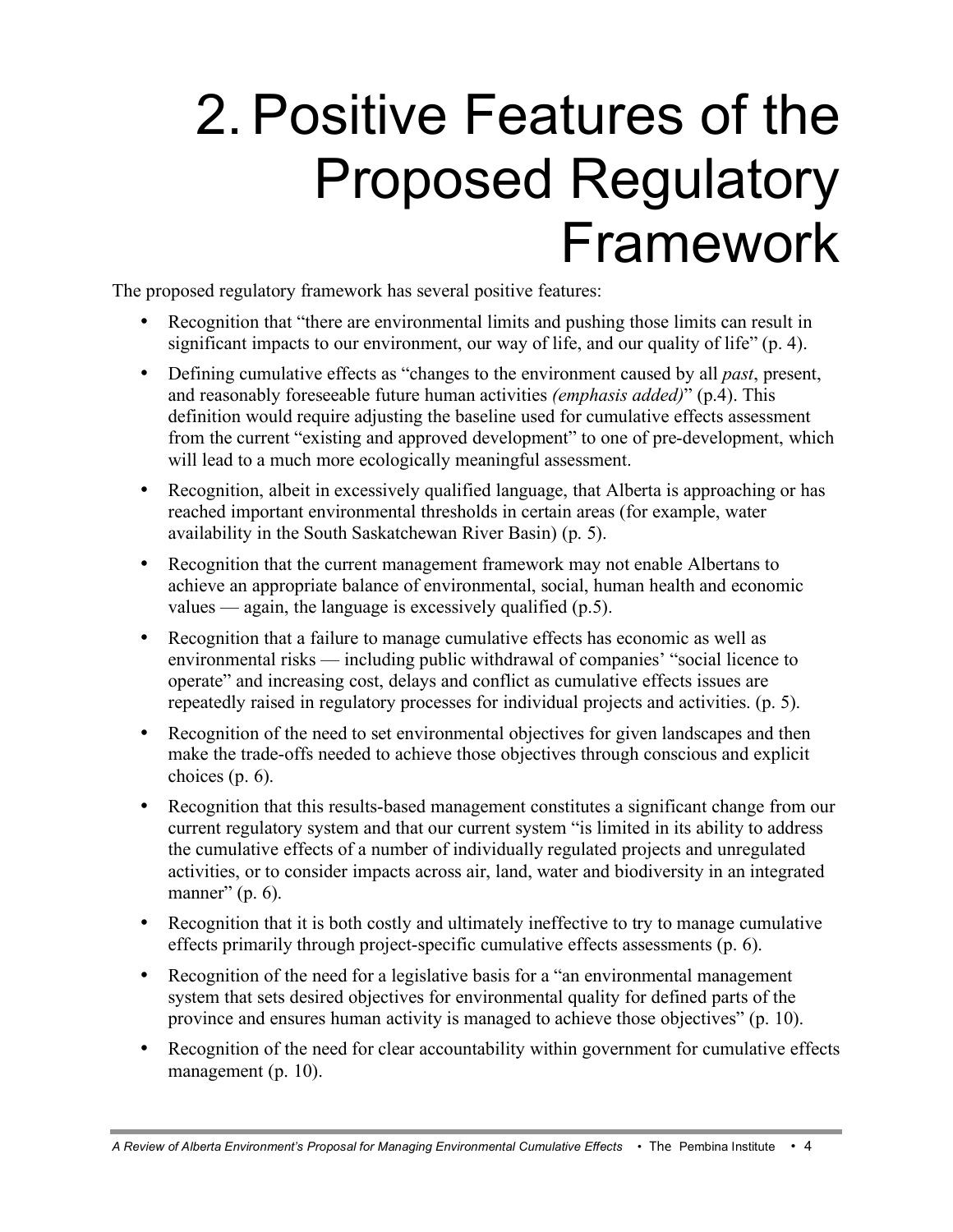• Recognition of the need for "quantitative, measurable levels of ambient environmental quality (i.e., what we want the state of air, land, water and biodiversity to be) for planning areas or parts thereof" (p. 12).

These features of the proposed framework highlight some of the key elements needed for cumulative effects management. However, more is required to successfully implement an effective regulatory framework to achieve this objective.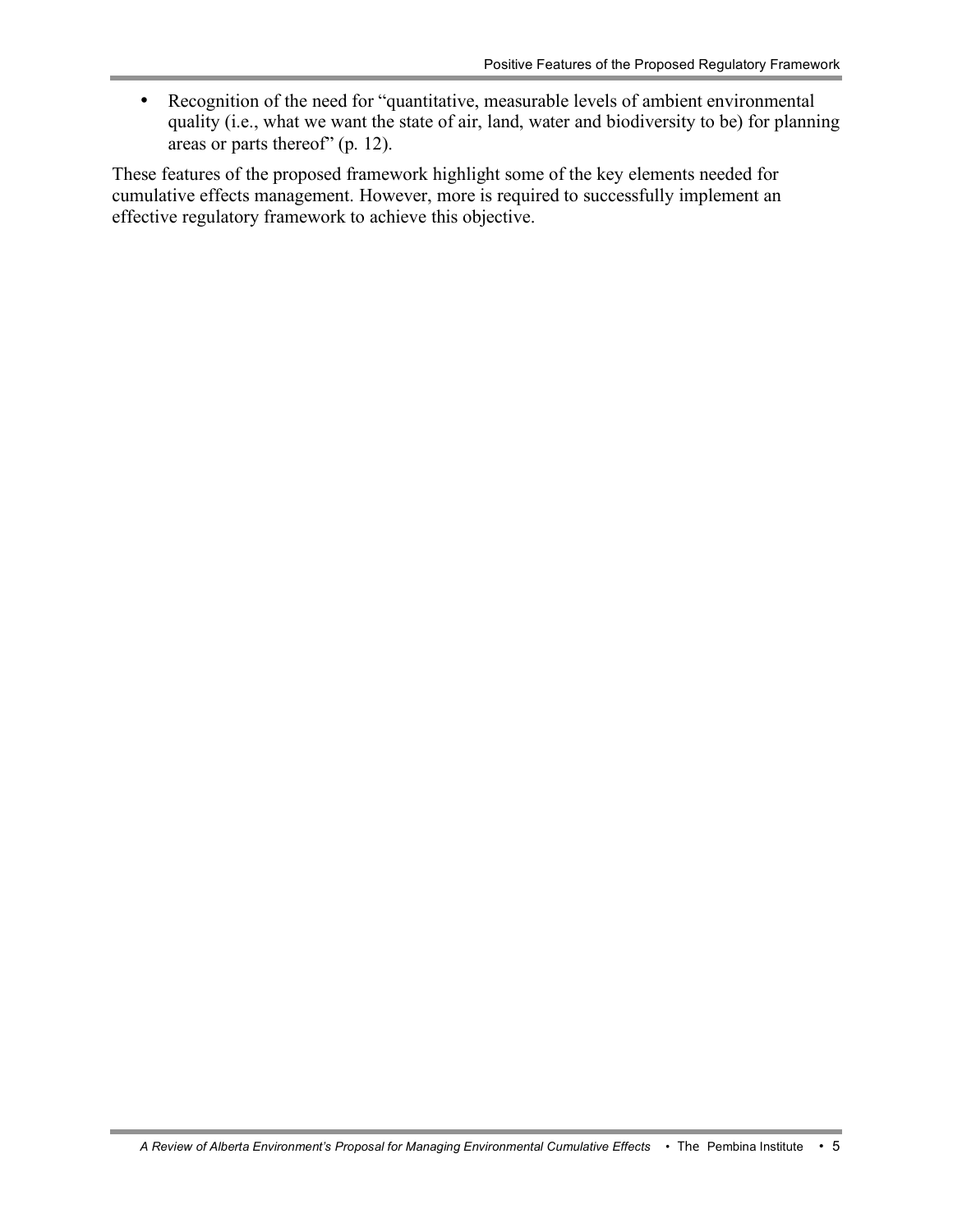# 3. Principal Deficiencies in the Proposed Regulatory Framework

*"We can't solve problems by using the same kind of thinking we used when we created them."* - Albert Einstein

The proposed framework is weak in five key areas: (1) translation of environmental objectives and thresholds into regulatory limits; (2) governance and accountability; (3) planning process; and (4) government-wide commitment and integration with other initiatives; (5) learning from past experience.

### **3.1 Translation of Environmental Objectives and Thresholds into Regulatory Limits**

The framework refers to quantitative objectives for environmental quality (pp. 10, 12) but is not explicit enough about the need to take the next step and establish quantitative limits on human activities. Air, land, water, biodiversity and their attributes are things that Albertans value, but what the government manages (i.e., regulates) are the multitude of human activities that cumulatively affect these elements of the environment.

In practice, managing cumulative effects requires specific objectives and limits that can be related directly to human activities affecting land and resources – e.g., limits on water withdrawals, limits on air emissions, limits on land disturbance (such as limits on total disturbance and linear disturbance density).

This approach is reflected in the regional air pollution caps proposed in the industrial heartlands pilot project, but it should be made more explicit in the framework as a whole.

### **3.2 Governance and Accountability**

The governance structure for the framework is disappointingly weak and vague in important areas. The term "governance" is used here to refer to the processes and accountability mechanisms for making and enforcing the decisions that will be needed to set and achieve landscape-scale objectives.

As noted earlier in this review, cumulative effects management can only be achieved in Alberta through changes to the legal, institutional and policy structures used for decision making. Broad commitments to improved cooperation, coordination and alignment will not be sufficient if the underlying departmental mandates, objectives and incentive structures are inconsistent with an integrated approach to cumulative effects management.

The proposed regulatory framework does not provide sufficient certainty that the objectives and strategies for cumulative effects management will be implemented through structural changes to decision making and will take the form of binding constraints on decision makers. For example, it states that:

*A Review of Alberta Environment's Proposal for Managing Environmental Cumulative Effects* • The Pembina Institute • 6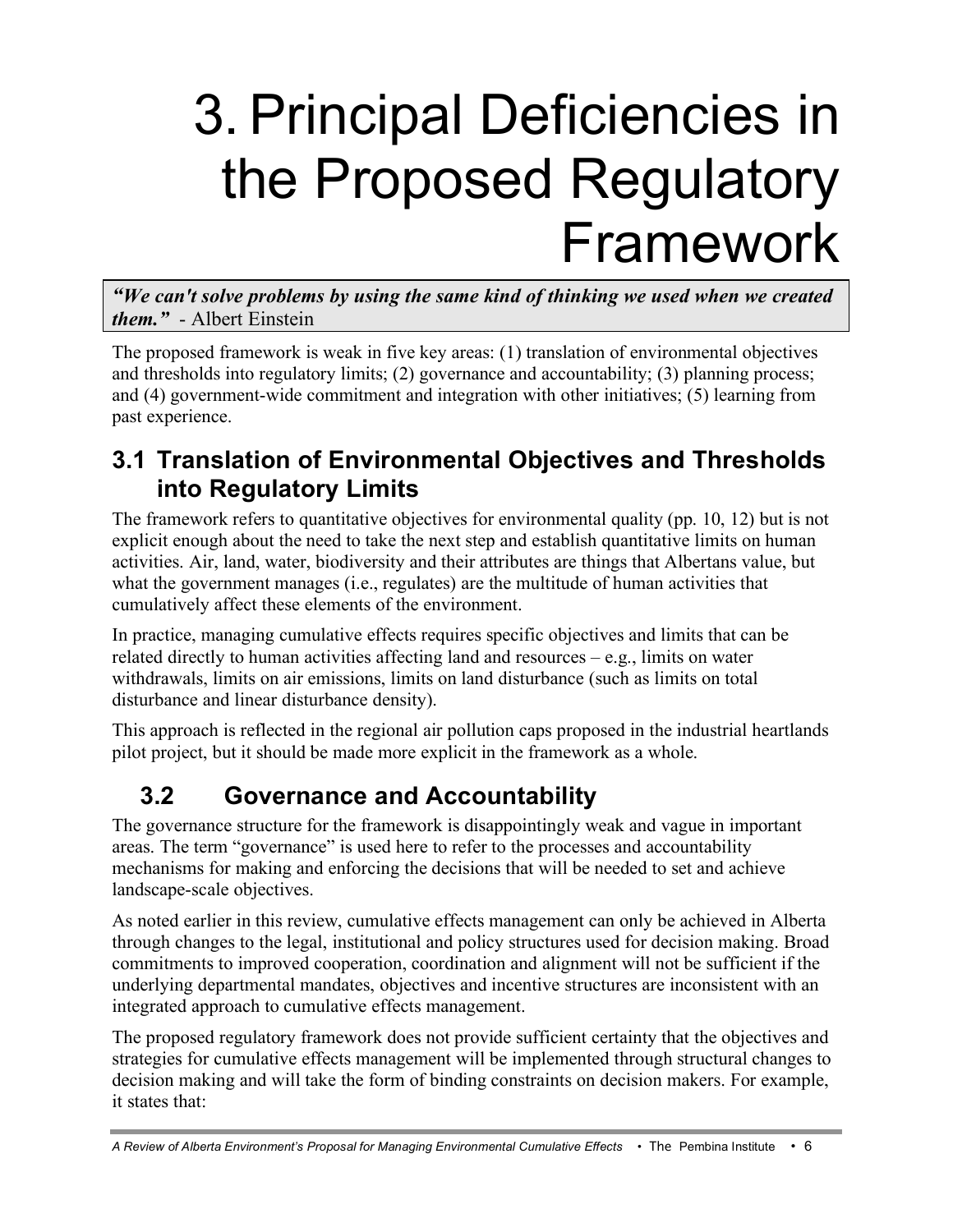"Adopted objectives and strategies would form government *policy* that would have to be *considered* when making decisions that affect the environment by departments across the provincial government. Those decisions would be *established* in regulations. … Regulations defining decisions that would have to *consider* objectives and strategies *could* also apply to municipalities *(emphasis added)*" (p.14)

The *emphasized* words suggest that objectives and strategies are policy, and therefore may not be legally binding, since it is unclear what is meant by "established in regulations." This reading is supported by the statements that these objectives and strategies would have to be "considered" by decision makers, implying that they are not binding and that they could be considered and then disregarded. This uncertainty should be removed by stating clearly that the objectives and strategies for managing cumulative effects will have legal force as legally binding planning decisions.

The policy paper also suggests that the details of the framework for environmental sustainability objectives will be set out in a policy statement, published by the responsible Minister. The language describing this statement suggests that its contents will take the form of "guidance" that allows virtually unfettered discretion regarding key aspects of the framework. For example, it would include (p. 17):

- o "criteria that the Minister *may* consider in establishing Planning Areas"
- o *"Guidance* to those developing Objectives and Strategies on their *form* and the *process* for developing them"
- o *"Guidance* to those decision-makers required to *consider* Objectives and Strategies on the appropriate interpretation of those Objectives"
- o *"Appropriate* forms of public and stakeholder involvement" *(emphasis added)*.

These important details regarding the framework should be set out in legislation creating clear requirements and obligations, not in policy statements that merely provide "guidance" and leave key aspects of the design and implementation of the framework to the discretion of Ministers and other decision makers.

The regulatory framework for cumulative effects must establish a new way of making decisions that will necessarily differ from the "business as usual" approach. There needs to be a system for setting objectives that will be binding on other decision-makers. This change will necessarily require changes to current departmental mandates – especially mandates that promote the growth of particular sectors and activities without regard to cumulative effects (e.g., mineral rights leasing and project approval by the Department of Energy). For that reason, the following statement of roles is too weak: "All departments in the Government of Alberta work together to make the system work and to achieve agreed upon objectives. Departmental mandates are respected" (p. 10). The regulatory framework should require departments to adjust their mandates and decision making to conform to overarching objectives and limits for cumulative effects that are set through integrated regional planning.

Accountability is also important for cumulative effects management. The framework emphasizes government accountability at some points (p. 10), but it is not clear who within government will ultimately be accountable. It also blurs this concept when it talks about shared stewardship: "Collaborative development of objectives and implementation will promote a culture of shared stewardship and build commitment for the shared responsibility to achieve objectives." While responsibility for taking action to achieve objectives may be shared, ultimate responsibility for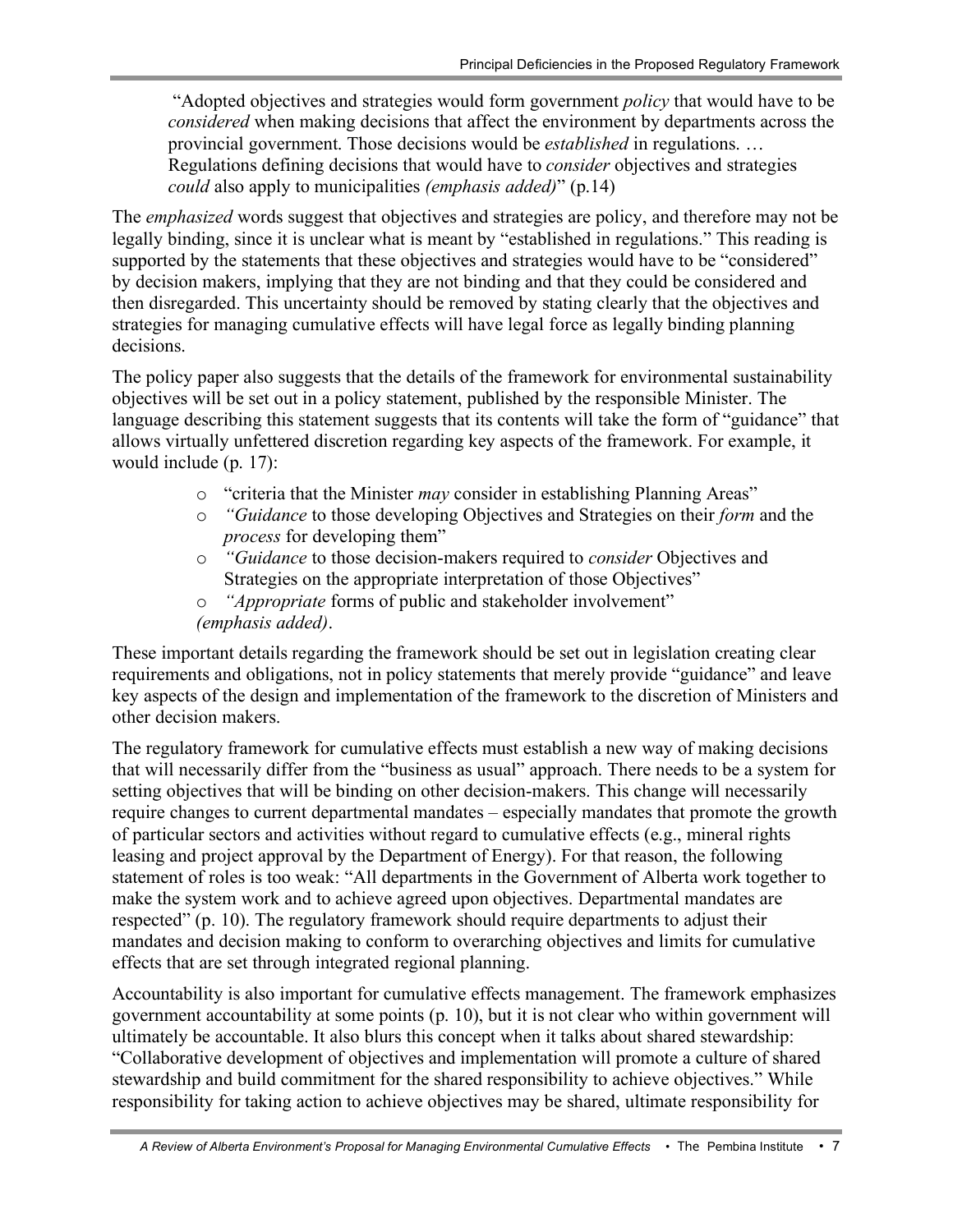seeing that those objectives are achieved is not shared – it rests squarely with government as the ultimate steward of Alberta's land and resources (this applies to both management and monitoring of cumulative environmental effects).

The new legislation should provide the governance structure for cumulative effects management, identify specifically who is accountable, and include effective accountability mechanisms. The policy paper refers to legislation to "enable" the framework, implying that key elements will be developed through subsequent regulations or policy. This approach is not adequate. The legislation should clearly establish the policy, planning and regulatory framework for cumulative effects management, including the principal elements of the planning process and the decisionmaking hierarchy that will ensure that the objectives and strategies established through that process are binding on subsequent decisions about land and resource use.

### **3.3 Planning Process**

The regulatory framework clearly anticipates a planning process to define regional objectives and establish implementation strategies. However, it is very vague about the characteristics of that process and how the integrated regional planning needed for cumulative effects management will fit with other planning processes.

The policy paper states that: "The actual process used to develop the objectives and strategies will need to integrate and accommodate other planning processes being developed under other government initiatives, such as the Land-use Framework. The process will need to be flexible, to allow for different scales and circumstances and to allow for evolution and improvement over time. At the same time, there needs to be some consistency on the fundamentals and expectations" (p. 14).

These statements are too vague. The regulatory framework should establish a single, integrated regional planning process and provide a clear roadmap for integrating the regional planning components of the Land-use Framework, Water for Life and other initiatives into that process. It should also be very explicit about the "fundamentals and expectations" that will guide that planning process – not leaving these important matters to be defined at some time in the future.

The section on "Options for Developing Objectives and Strategies" is also far too vague. The option of using "multi-stakeholder partnerships of stakeholders and governments" needs to be much more clearly defined, given the failure of the Cumulative Environmental Management Association (CEMA) to develop a framework for managing the cumulative effects of oil sands development. The policy paper uses language about voluntary partnerships, inclusive processes, multistakeholder organizations and even regulatory "backstop" that are reminiscent of CEMA – but it does not explain how it will avoid repeating the failure of CEMA if these approaches are used.

The discussion of "Multi-stakeholder Organizations" also refers to WPACs as a potential model, again without considering how the significant deficiencies regarding the governance structure and planning role of these bodies would be addressed. See further discussion in section 3.5.

The other model suggested is "Government-appointed Advisory Committees", but here again there is very little detail about the governance structure or planning process to be used. The policy paper refers to the use of "well established processes for consultation and collaboration among Government of Alberta departments, other governments and stakeholders" (p. 15). However, past experience with a multitude of initiatives involving these processes suggests that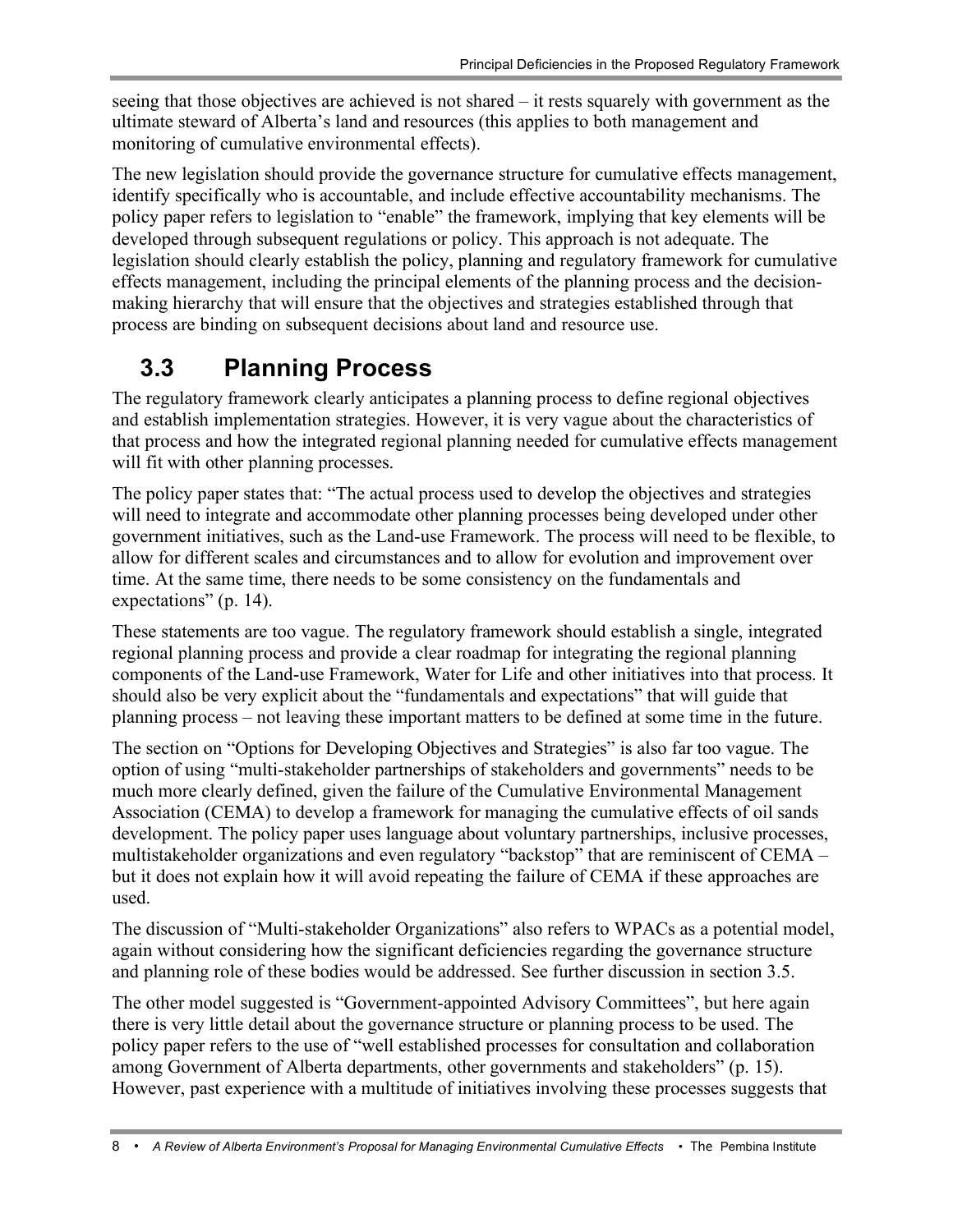they are neither well established nor effective, particularly in addressing the type of contentious issues raised by cumulative effects management (e.g., setting landscape-scale objectives, establishing priorities, making trade-offs among land uses, setting and enforcing limits on activities and impacts, constraining the pursuit of departmental growth mandates, etc.). Examples of failed or unsatisfactory processes involving the government-appointed advisory committee model include the Alberta Forest Conservation Strategy, Special Places 2000, the Northern East Slopes Strategy, and most recently the Oil Sands Multistakeholder Committee. Stakeholders will want much clearer assurance that the proposed process will be designed and implemented to achieve meaningful results before agreeing to this model for the cumulative effects regulatory framework.

The policy paper clearly anticipates a regional planning process at the heart of cumulative effects management – which is entirely consistent with the approach outlined above in Section 1. It even refers explicitly to "planning areas" (p. 11). However, it stops short of making a commitment to the integrated and legislated regional planning process that is essential to make this framework work. Furthermore, the policy paper does not provide a detailed description of how that planning process will operate to set objectives and limits and to create the framework for developing and implementing "Environmental Sustainability Strategies". Without these details, there can be no confidence that the proposed framework will be effective.

#### **3.4 Government-wide Commitment and Integration with Other Initiatives**

The policy paper refers periodically to the need for an integrated approach to cumulative effects management. For example, it states that:

"We need a truly integrated, innovative approach that transcends environmental 'compartments' of air, land, water and biodiversity and some of the central challenges, such as climate change, water scarcity and endangered species. … Addressing the foregoing challenges will require that all aspects of cumulative effects management be undertaken under the umbrella of this legislation. New direction setting and associated actions across sectors and environmental media must be united under one environmental sustainability management system. The legislation will establish legal requirements and an ongoing institutional basis for cumulative effects management in the province" (p. 19).

The policy paper then refers Water for Life, the Land-use Framework and the Clean Air Strategic Alliance (which is currently updating Alberta's Clean Air Strategy). How the new cumulative effects legislation will relate to these other initiatives is not described, despite the fact that managing cumulative effects is a central issue for all of them. The introduction to the policy paper also says simply that it "should be considered a proposal that can contribute to the progress of those other initiatives" (p. 4).

As noted above, there are also periodic references to integration with other initiatives through a common planning process (or coordination among separate processes). For example, the policy paper states that "A common planning base would support integrated planning for air, land, water and biodiversity" (p. 11).

These passages suggest that the cumulative effects regulatory framework has ambitions to be an overarching legislative framework that would necessarily have profound implications for decisions about environmental and resource management throughout government.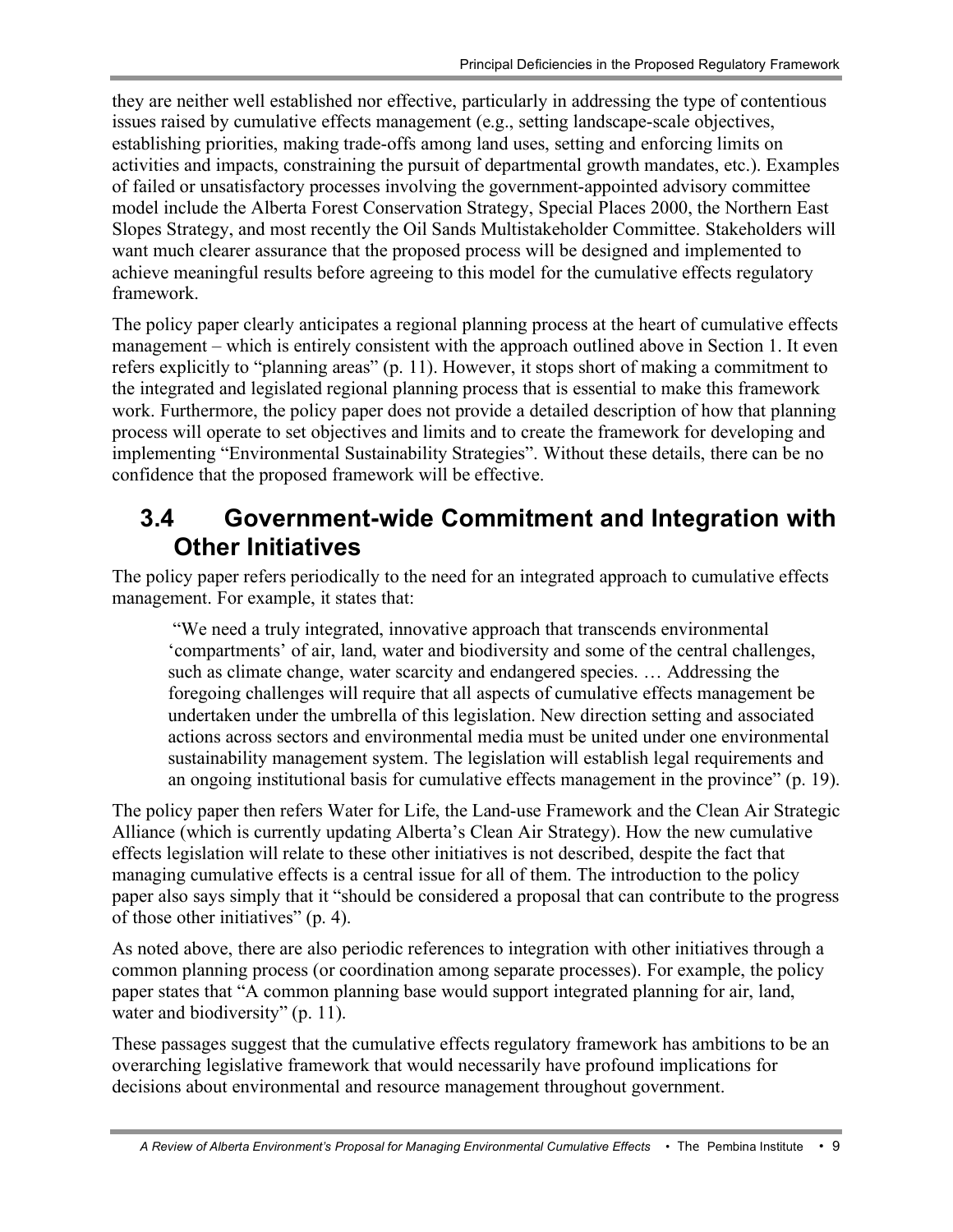However, the means for achieving this objective are not described and the initiative is, for the moment, being developed by Alberta Environment pursuant to the Minister of the Environment's Mandate Letter. In order to be effective, the commitment to legislation must be endorsed by the Premier and Cabinet as a centre-piece of a new way of managing land and resources. It must be clear that the departments with mandates for land and resource development, including the Department of Energy, have endorsed and agreed to be subject to this overarching legislative framework.

Experience with Alberta Environment's IRM initiative shows clearly that integrated decision making and cumulative effects management cannot be achieved by Alberta Environment alone given the established power structure and departmental mandates within the Government of Alberta. Similarly, implementation of Alberta's Clean Air Strategy was deficient in areas that went beyond the jurisdiction of Alberta Environment. There is also an unfortunate history of other departments with resource development mandates blocking environmental and stewardship initiatives that Alberta Environment has championed. Unless the cumulative effects regulatory framework is elevated from an item in the Minister of Environment's mandate letter to a top government priority, it is unlikely to succeed.

The relationship between the regulatory framework for cumulative effects management and the other strategic initiatives (e.g., Land-use Framework, Water for Life, Clean Air Strategy) needs to be clarified and the Premier and Cabinet need to firmly endorse an integrated and planningbased framework for cumulative effects management as a government-wide commitment.

### **3.5 Learning from Past Experience in Cumulative Effects Management**

Of significant concern is the extent to which the proposed regulatory framework is modeled on the 1999 *Regional Sustainable Development Strategy (RSDS) for the Athabasca Oil Sands Area*, a policy initiative that has been ineffectual at managing cumulative environmental effects from oil sands development.

The overarching model described in this policy paper replicates the adaptive management approach espoused in the RSDS (see figures below).



#### **Figure on left, from p.8 of** *Towards Environmental Sustainability***; figure on right from p.15 of** *RSDS for the Athabasca Oil Sands Area***.**

10 • *A Review of Alberta Environment's Proposal for Managing Environmental Cumulative Effects* • The Pembina Institute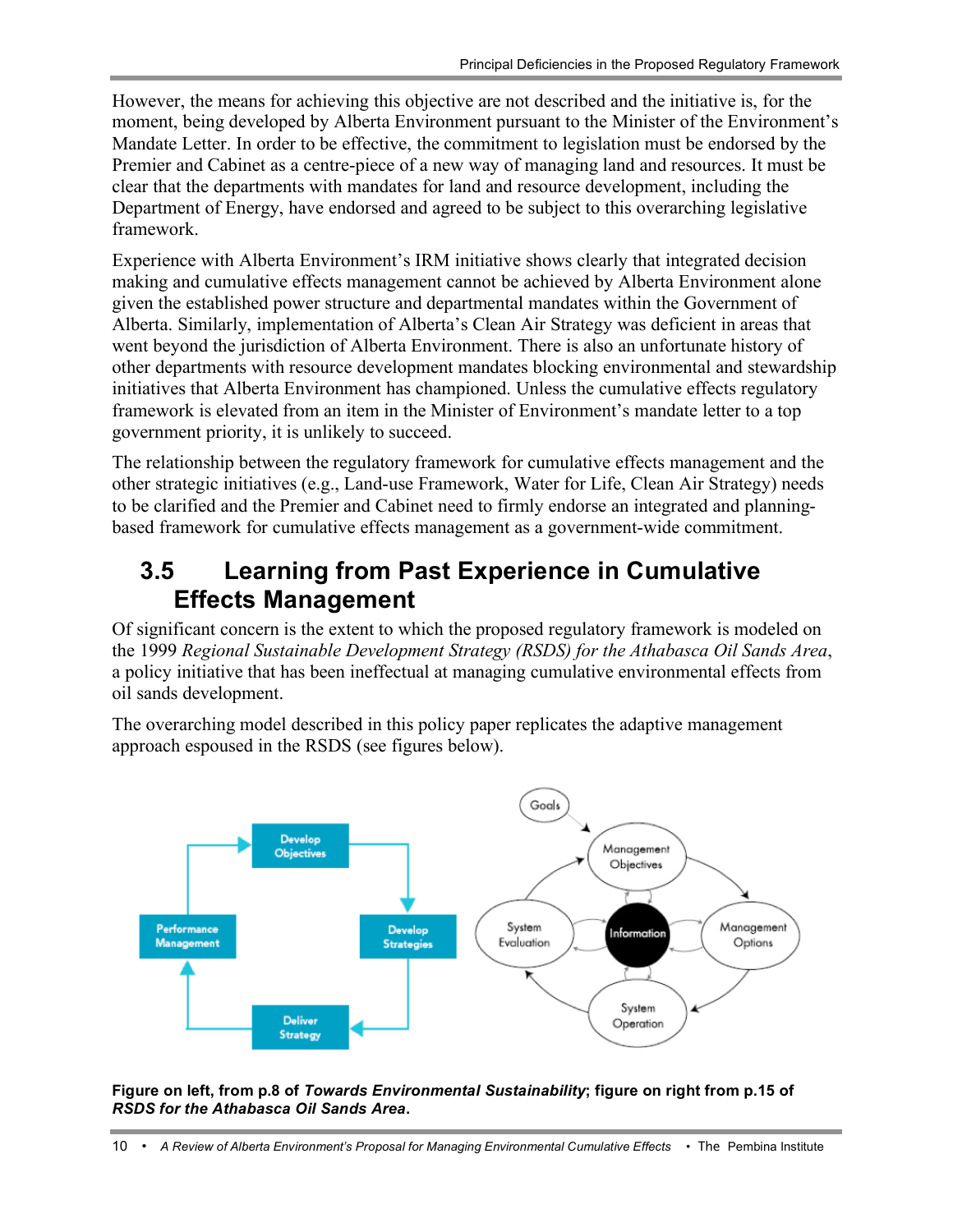While this model is theoretically sound, it has enjoyed only limited success in the oil sands region (e.g. acid deposition) and has not completed a full cycle (from setting objectives through system evaluation and refinement), nor has it been successfully employed on the most contentious cumulative effects issues. Furthermore, the establishment of management objectives and options has been far more time consuming than was anticipated in the original RSDS timelines. As a result, it is critical that the issues of timeliness and efficiency be considered and that "interim measures" be implemented to ensure environmental protection while the system is being implemented. These might take the form of temporarily ceasing to lease mineral rights and issue project/activity approvals in a given area, or implementing precautionary interim environmental limits using the best science currently available.

The elements of the proposed system framework – clear environmental objectives, place-specific objectives, adaptive, shared stewardship – are also very reminiscent of the RSDS, which included principles regarding environmental protection (objectives), effective resource management, ongoing learning to inform management (adaptive), and shared stewardship. Again, while these elements/principles are admirable their effective implementation is fraught with challenges that the government has yet to overcome.

The new oil sands environmental management division of Alberta Environment is currently undertaking a review of the RSDS and CEMA. The results of this review will be extremely useful and should inform further development of this system framework, particularly the section on multistakeholder organizations (p.15). Experience in the oil sands region has shown that it is incredibly difficult for Alberta government staff to be active participants in multistakeholder groups while also serving in an advisory or resource capacity. Furthermore, it is critical that the right departments be represented on these committees. The experience over the past 8 years in the oil sands region should not be considered anomalous, but rather indicative of the types of issues that will be experienced throughout Alberta, particularly in those areas subject to rapid growth (e.g. Upgrader Alley, critical sour gas wells in central Alberta, the southern east slopes, coalbed methane development etc.).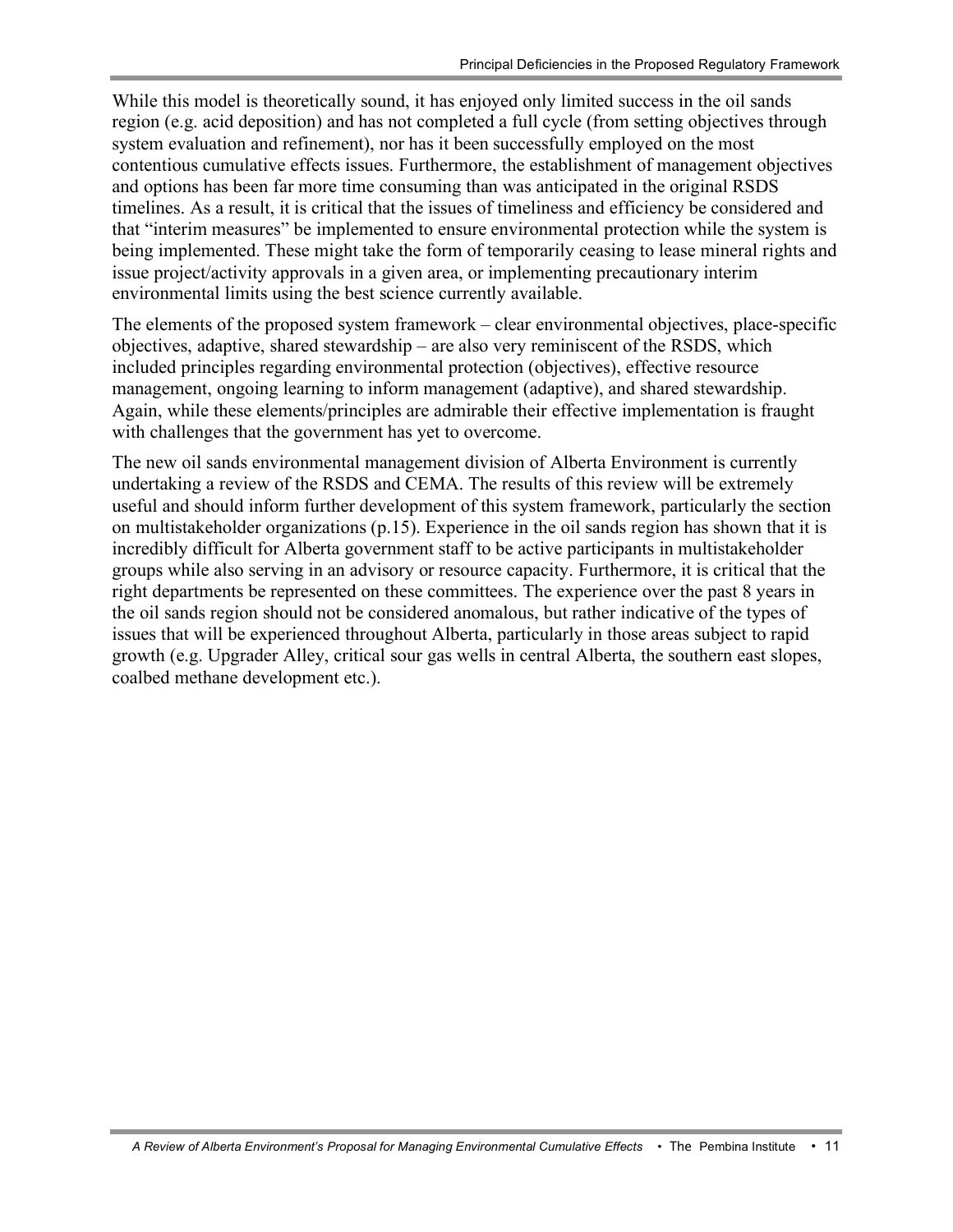## 4. Other Comments

This review does not comment specifically on the proposed "pilots", including the industrial heartland pilot project. However, it is noted that the IRM Initiative, launched by Alberta Environment in 1999, also followed the model of broad statements of policy and regional pilot projects. These pilot projects were largely unsuccessful, lacking the legal and policy foundation to effect meaningful change in land and resource management. There may well be value in regional pilot projects to test variations of the model and to adapt it to different regional circumstances, but these should be based on a solid legal and policy foundation.